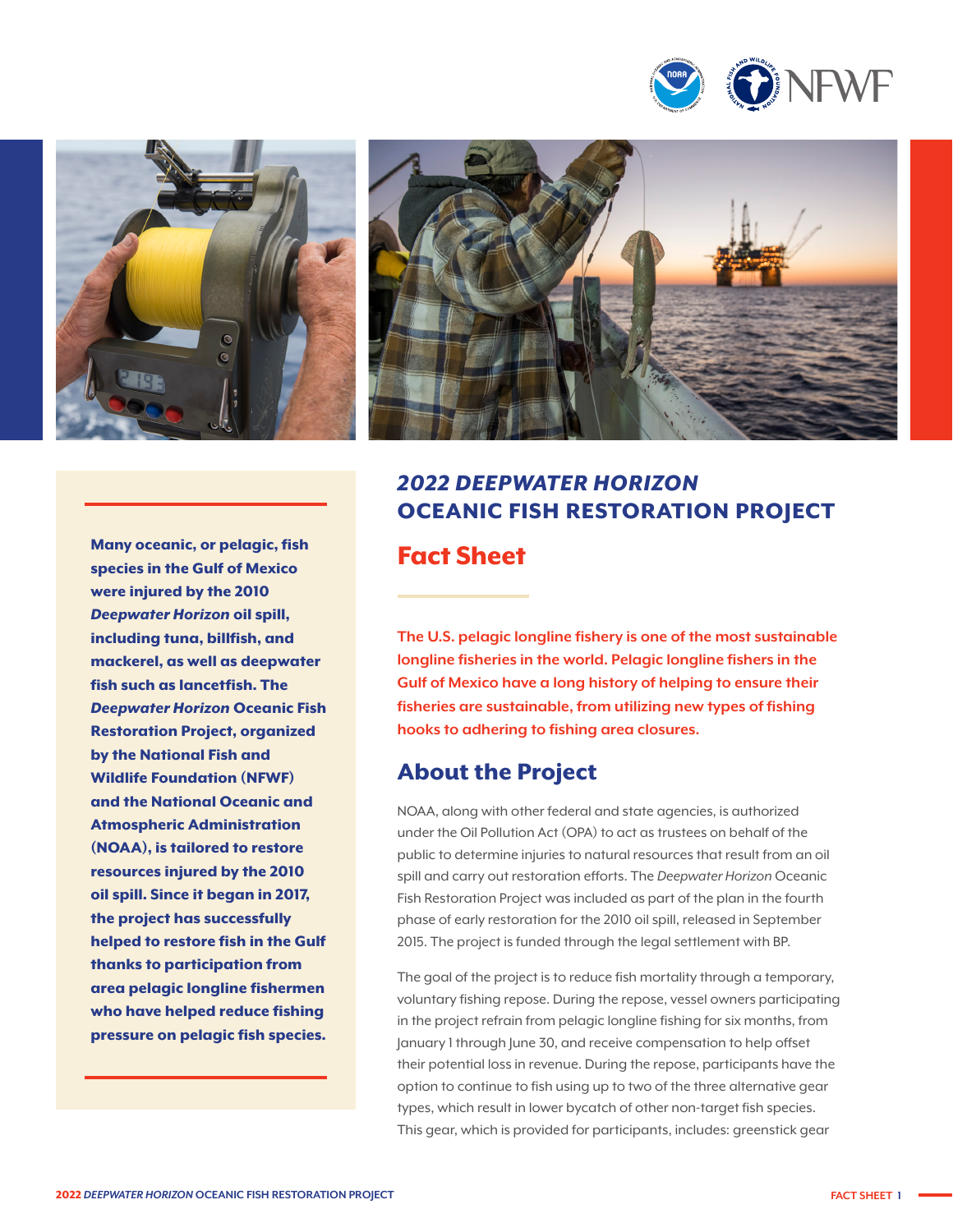for yellowfin tuna, buoy gear for swordfish and yellowfin tuna, and deep drop rod and reel gear for swordfish.

**As with most commercial fishing gear, pelagic longline gear results in accidental catch of many non-targeted species (or bycatch). Additionally, some of the bycatch can die before the fishing line is hauled back or they can be discarded due to regulatory requirements or limited market value. The alternative fishing gear types provided through this project result in lower bycatch and bycatch mortality but are relatively underutilized in the Gulf of Mexico.**

In 2016, NOAA and NFWF began working directly with fishing vessel owners to get their feedback before implementing this temporary restoration project that launched as a pilot in 2017 and began its first full season in 2018. NOAA and NFWF anticipate that the 2022 repose will likely be the project's last year, although a final decision has not yet been reached. That decision will consider the level of participation needed to meet restoration goals. The 2022 repose will begin on January 1, 2022.

The project does not change existing management practices or regulations. This is one of many projects designed by the Open Ocean Trustee Implementation Group to benefit the natural resources in the Gulf of Mexico using funds from the legal settlement with BP.

### Participation

The project has had broad participation from across the Gulf of Mexico. From 2017 through 2021, 19 unique vessel owners participated in the project, with some vessel owners participating for multiple years. Most applicants were from Louisiana; the remainder were from Florida. All completed applications were considered.

In total to date, participants fished using greenstick, buoy, and deep drop rod and reel gear for more than 2,550 seadays. Please see more information based on project year in the table below.

Participants that used buoy gear were also able to apply for and receive an Exempted Fishing Permit to allow for power retrieval and deployment and the retention of yellowfin tuna on buoy gear. This exemption allowed for data collection using this gear to target yellowfin tuna and large swordfish at deeper depths during the day.

| <b>Project Year</b>      | <b>Participants</b><br>from Louisiana | <b>Participants</b><br>from Florida | Sea-days using<br>alternative gear | <b>Alternative gear used</b>                         |
|--------------------------|---------------------------------------|-------------------------------------|------------------------------------|------------------------------------------------------|
| 2017 (four-month repose) | $\overline{7}$                        | $\mathbf 0$                         | 280                                | greenstick gear                                      |
| 2018                     | 7                                     | 3                                   | 500                                | greenstick, buoy, and deep<br>drop rod and reel gear |
| 2019                     | 8                                     | $\overline{2}$                      | 500                                | greenstick, buoy, and deep<br>drop rod and reel gear |
| 2020                     | 7                                     | 5                                   | 650                                | greenstick, buoy, and deep<br>drop rod and reel gear |
| 2021                     | 7                                     | 4                                   | 650                                | greenstick, buoy, and deep<br>drop rod and reel gear |

## Summary of Participation, **2017-2021**